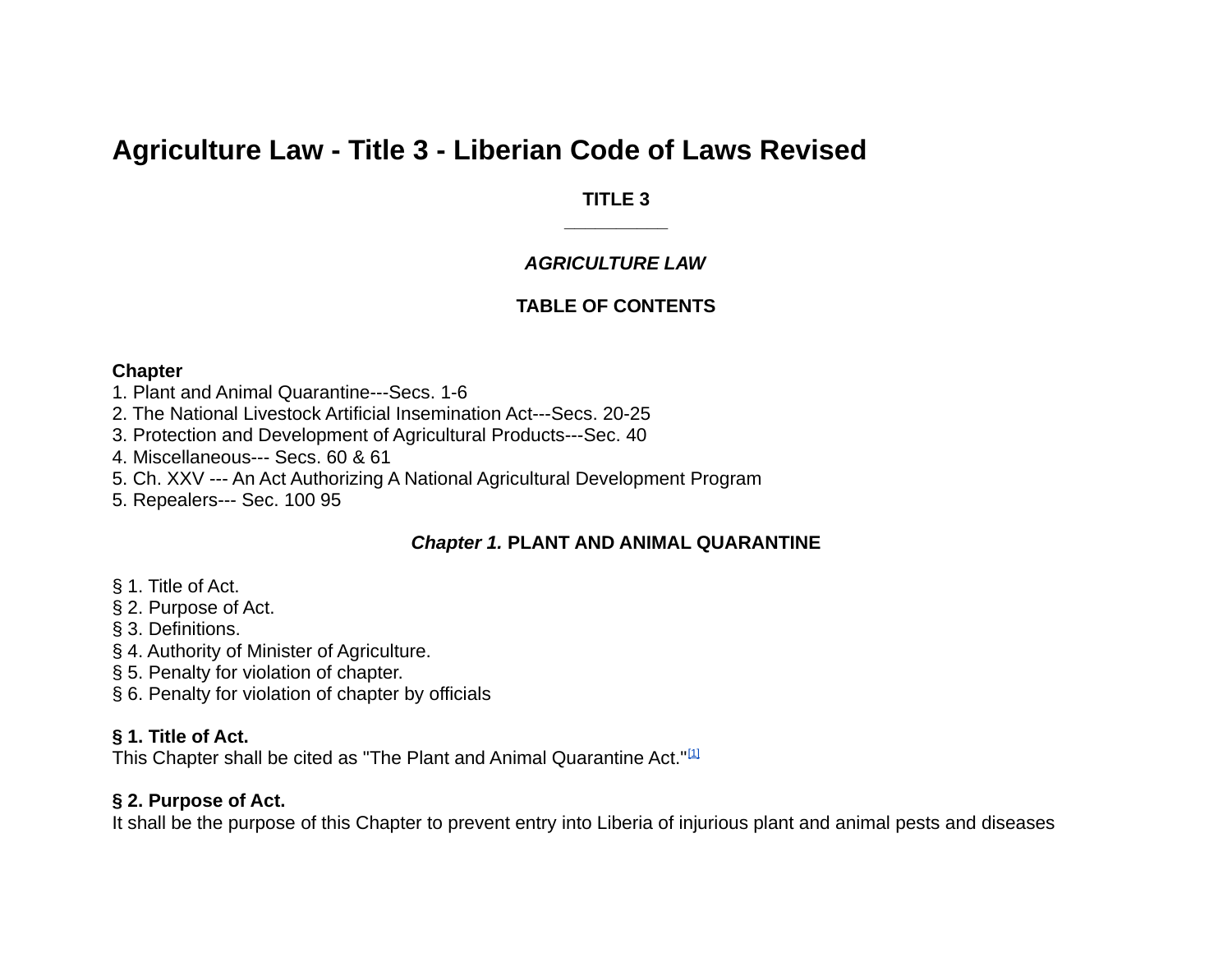existing in foreign countries; to prevent the spread of such pests and diseases should they become established in Liberia; and to regulate the export of plants and animals to conserve dwindling species and protect the food supplies of the Republic.<sup>[\[2\]](http://liberlii.org/lr/legis/codes/alt3lcolr448/#fn2)</sup>

## **§ 3. Definitions.**

For the purpose of this Chapter, "plants" shall be construed to mean living plant material of every description, and "animals" shall be construed to mean all non-human animal life.<sup>[\[3\]](http://liberlii.org/lr/legis/codes/alt3lcolr448/#fn3)</sup>

# **§ 4. Authority of Minister of Agriculture.[\[4\]](http://liberlii.org/lr/legis/codes/alt3lcolr448/#fn4)**

The Minister of Agriculture is authorized to:

1. Prohibit the importation into Liberia of plants or animals which are poisonous, noxious, or which produce deleterious drugs or which may be infested or infected with harmful pests or diseases; except that nothing in this Chapter shall be construed as prohibiting the importation of any of the above for scientific, medical, or educational purposes subject to such rules and regulations as the Minister may prescribe.

2. Promulgate regulations for control of the exportation of living plants and animals from Liberia in the interest of preserving dwindling species and conserving the natural resources of the country.

3. Promulgate reasonable rules and regulations pertaining to the control of the importation and exportation of living plants and animals of every description and in any form as are necessary in his opinion to protect the agriculture and food supplies of the Republic.

4. Establish domestic quarantines in defined areas when such action is deemed necessary in order to prevent the spread of any potentially dangerous pest or disease which may become established within the Republic by regulating or prohibiting the movement into, through, or out of the quarantined areas of any plant or animal or other material capable of spreading such pest or disease.

5. Provide methods for the destruction of any plants or animals growing or living in Liberia which are found to be infested or infected with pests or disease, the spread of which would seriously threaten the agriculture and food supplies of the Republic; provided, that if the presence of such pests or diseases can be clearly established as not due to the carelessness or negligence of the owner, reasonable compensation shall, at the discretion of the Secretary, be made available and paid out of the annual appropriation for the Ministry of Agriculture.<sup>[\[5\]](http://liberlii.org/lr/legis/codes/alt3lcolr448/#fn5)</sup>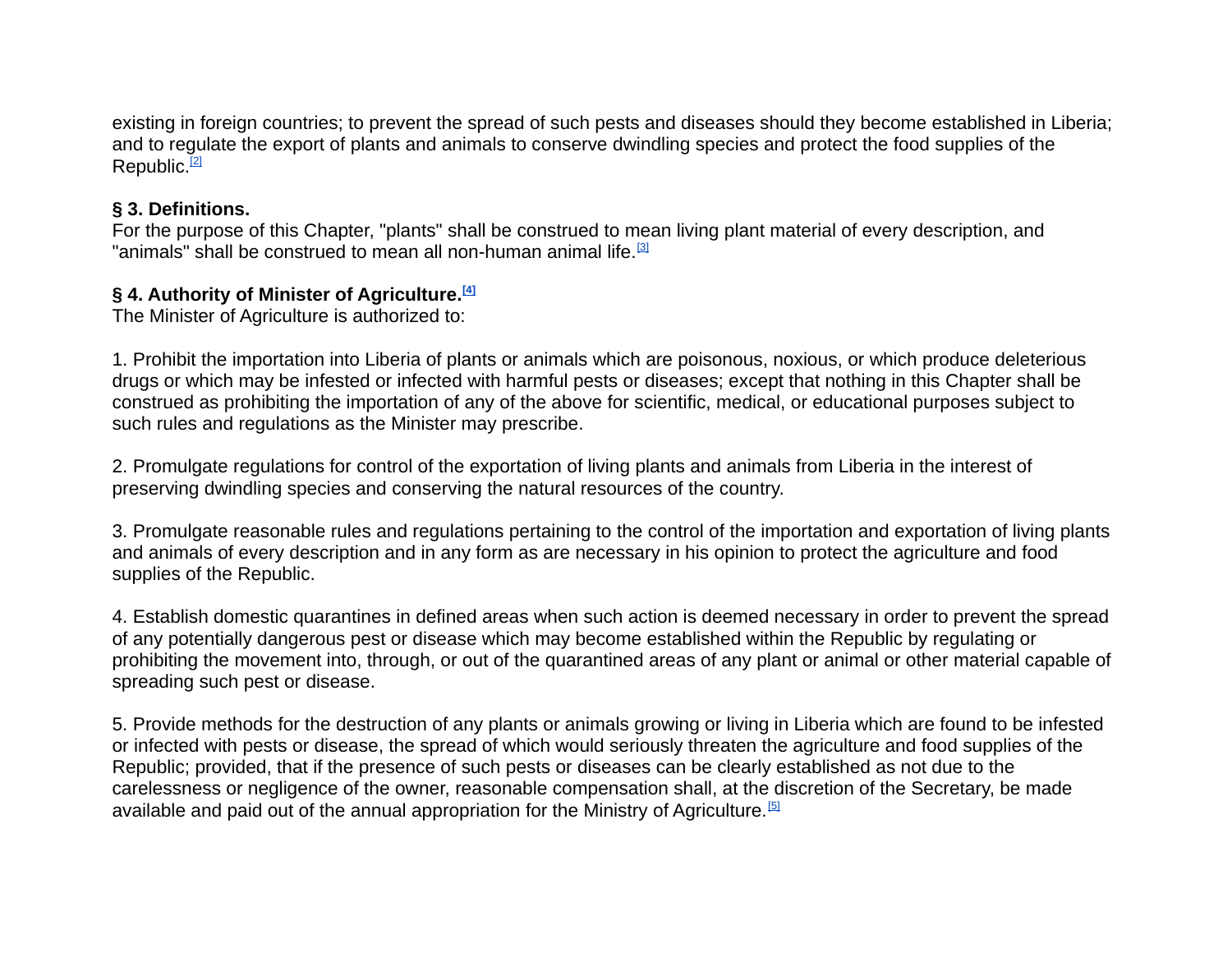6. Promulgate regulations requiring full registration with the Ministry of Agriculture of all scientists, scientific associations, corporations, companies or agents, as well as agents of foreign governments entering Liberia for the purpose of collecting scientific data or plant and animal material and requiring them to file with the Ministry copies of all data and samples of all plant material collected within the country.

7. Appoint official plant and animal quarantine inspectors and any other inspector considered necessary; designate which of the ports of entry enumerated in section 855 of the Revenue and Finance Law may be used for the importation and exportation of plants and animals; provide for the immediate destruction of plants and animals refused entry for noncompliance with rules and regulations prescribed under the authority of this Chapter; and take such other measures as may be necessary to carry out the purpose of this Act.<sup>[\[6\]](http://liberlii.org/lr/legis/codes/alt3lcolr448/#fn6)</sup>

# **§ 5. Penalty for violation of Chapter.**

Any person who shall violate any of the provisions of this Chapter or the rules and regulations promulgated thereunder, or who shall forge, counterfeit, alter, deface, or destroy any application, permit, or certificate provided for in the rules and regulations shall be guilty of a misdemeanor. In construing and enforcing the provisions of this Chapter and the rules and regulations promulgated thereunder, the act or omission of any officer, agent, or other person acting for or employed by any corporation, firm, company, society, association, or other organized group shall in every case be deemed also to be the act or omission of the corporation, firm, company, society, association, or other organized group, as well as that of the person.<sup>[\[7\]](http://liberlii.org/lr/legis/codes/alt3lcolr448/#fn7)</sup>

## **§ 6. Penalty for violation of Chapter by officials.**

Officials charged with the duty of enforcing the provisions of this Chapter who act in contravention thereof or fail to perform the duties required of them shall be dismissed from office and prosecuted under the provisions of sections 110- 113 of the Penal Law.<sup>[\[8\]](http://liberlii.org/lr/legis/codes/alt3lcolr448/#fn8)</sup>

## *Chapter 2.* **THE NATIONAL LIVESTOCK ARTIFICIAL INSEMINATION ACT**

- § 20. Name of Act.
- § 21. Definition of "artificial insemination".
- § 23. Policies and objectives.
- § 24. Regional centers to be established.
- § 25. Penalties.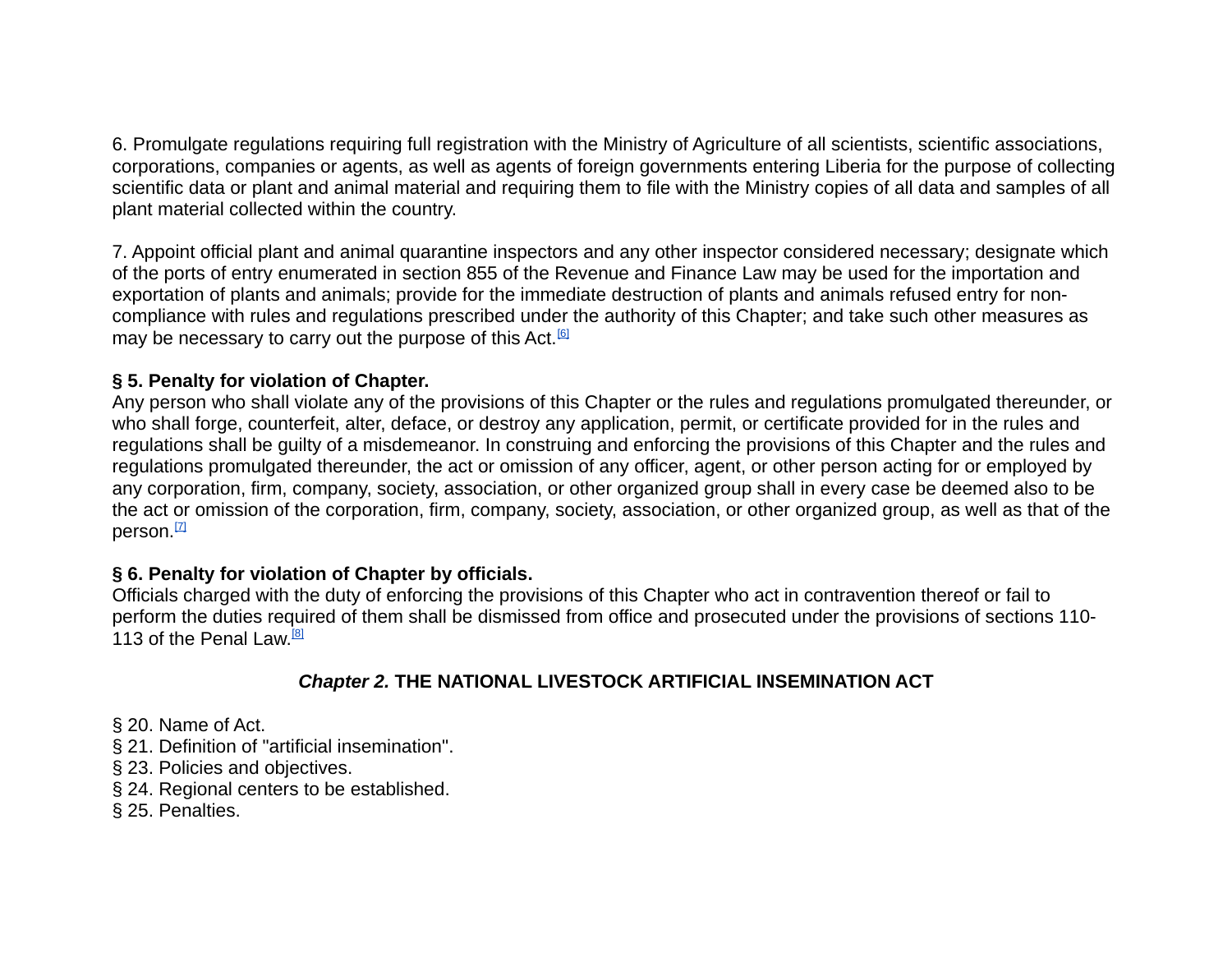## **§ 20. Name of Act.**

This Chapter shall be cited as "The National Livestock Artificial Insemination Act.[\[9\]](http://liberlii.org/lr/legis/codes/alt3lcolr448/#fn9)

# **§ 21. Definition of "artificial insemination".**

"Artificial insemination" as used in this Chapter means the impregnation of any female animal by the introduction of the spermatozoa by mechanical means.<sup>[\[10\]](http://liberlii.org/lr/legis/codes/alt3lcolr448/#fn10)</sup>

## **§ 22. Establishment of National Livestock Bureau.**

The President is hereby authorized to create and establish a bureau within the Ministry of Agriculture to be named "The National Livestock Bureau".<sup>[\[11\]](http://liberlii.org/lr/legis/codes/alt3lcolr448/#fn11)</sup>

## **§ 23. Policies and objectives.**

The initial policies and primary objectives of the program to be carried out by the National Livestock Bureau shall be to execute to the fullest extent within the means at its disposal the intent of this Act by:

(a) Establishing contacts with institutions already familiar with artificial insemination practices in tropical countries;

(b) Development of a regional program which will lend itself to taking full advantage of the services of the scientist and utilization of semen when flown in under special refrigerated conditions;

(c) Enforcing such sanitary measures through the veterinarian service of the Ministry of Agriculture as may be found necessary to sustain maximum health of animals and safe execution of the program;

(d) Giving training in artificial insemination techniques and practices, offering technical assistance to those engaged in livestock production, and disseminating knowledge and acceptance of the artificial insemination program throughout the country.<sup>[\[12\]](http://liberlii.org/lr/legis/codes/alt3lcolr448/#fn12)</sup>

# **§ 24. Regional centers to be established.**

The Minister of Agriculture shall establish regional centers where animals will be serviced under the program carried out under this Act.  $[13]$ 

# **§ 25. Penalties.**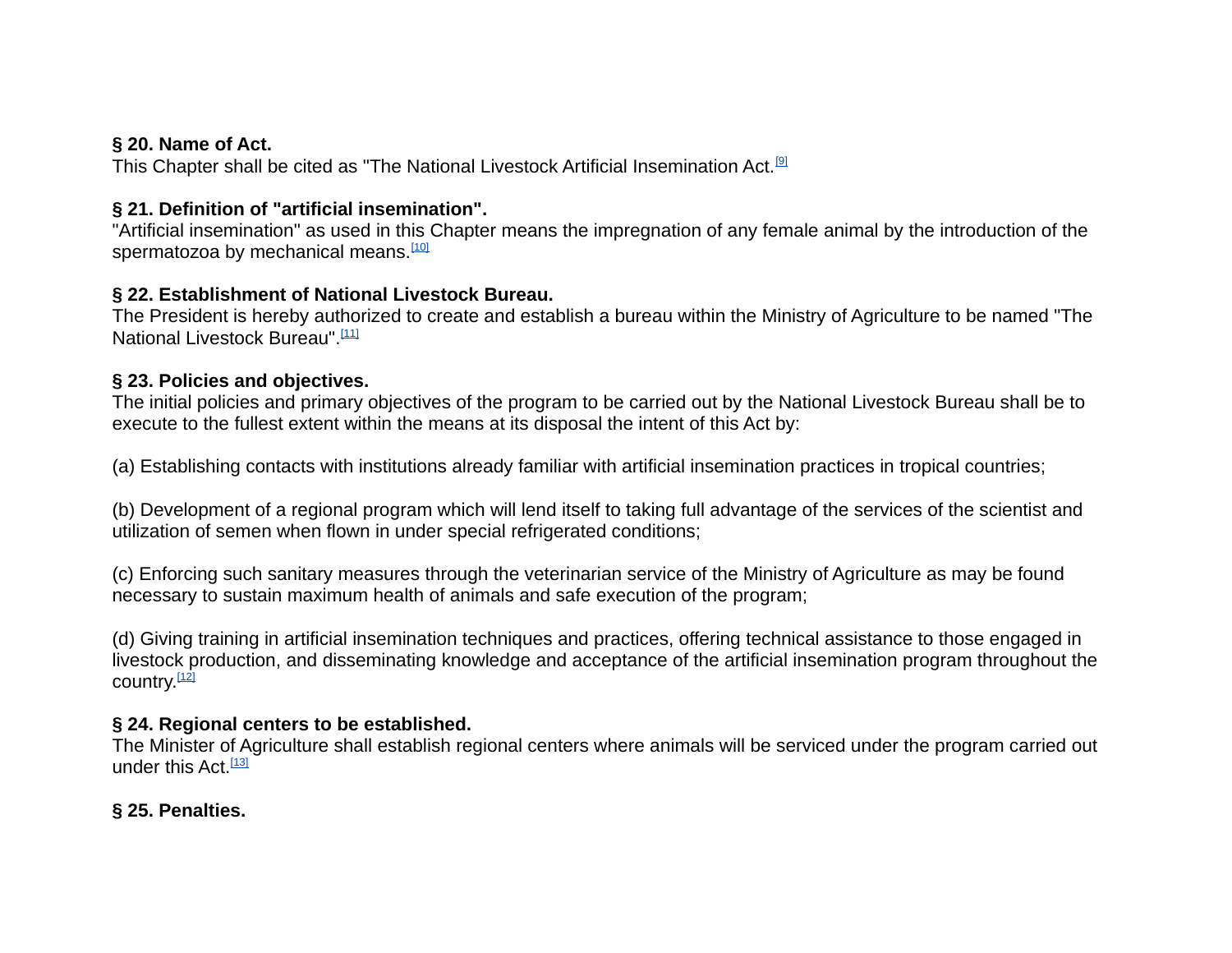Any person who contravenes any rule or regulation made by the Minister of Agriculture to carry out the purposes of this Act, or who fails to comply with the conditions made a part of any agreement or other instrument issued or entered into under any such rules or regulations, for which no penalty is expressly provided in the rules and regulations, shall be deemed guilty of a misdemeanor. If any person is convicted of any offense as a result of a violation of any of the rules and regulations promulgated under this Act, the court may, in addition to or in lieu of the imposition of any fine or term of imprisonment, order that the whole or part of the livestock, in respect to which the offense was committed, be confiscated and forfeited to the government to be sold or otherwise disposed of in such manner as the Minister of Agriculture may prescribe. $[14]$ 

# *Chapter 3.* **PROTECTION AND DEVELOPMENT OF AGRICULTURAL PRODUCTS**

## **§ 40. Destruction of palm trees forbidden.**

## **§ 40. Destruction of palm trees forbidden.**

Any person who cuts down or destroys any palm tree on land for which he does not possess a title in fee simple shall be subject to a penalty of five dollars recoverable before any justice of the peace or stipendiary magistrate for the use of the party suing.<sup>[\[15\]](http://liberlii.org/lr/legis/codes/alt3lcolr448/#fn15)</sup>

# *Chapter 4***. MISCELLANEOUS**

§ 60. Post to be erected on farm lands.

§ 61. National Agricultural and Commercial Fair

# **§ 60. Posts to be erected on farm lands.**

Every owner of land devoted to agriculture shall keep erected at the angles of such land posts six inches square at the top, standing two feet above ground, and planted eighteen inches deep.  $[16]$ 

# **§ 61. National Agricultural and Commercial Fair.**

The President is hereby authorized and empowered to direct, through the Ministry of Agriculture, the holding of an annual National Agricultural Fair where exhibits may be made of machinery, insecticides, fertilizers, low-cost pre-fabricated housing and various agricultural products. Annual appropriations shall be provided to implement the objectives of this section.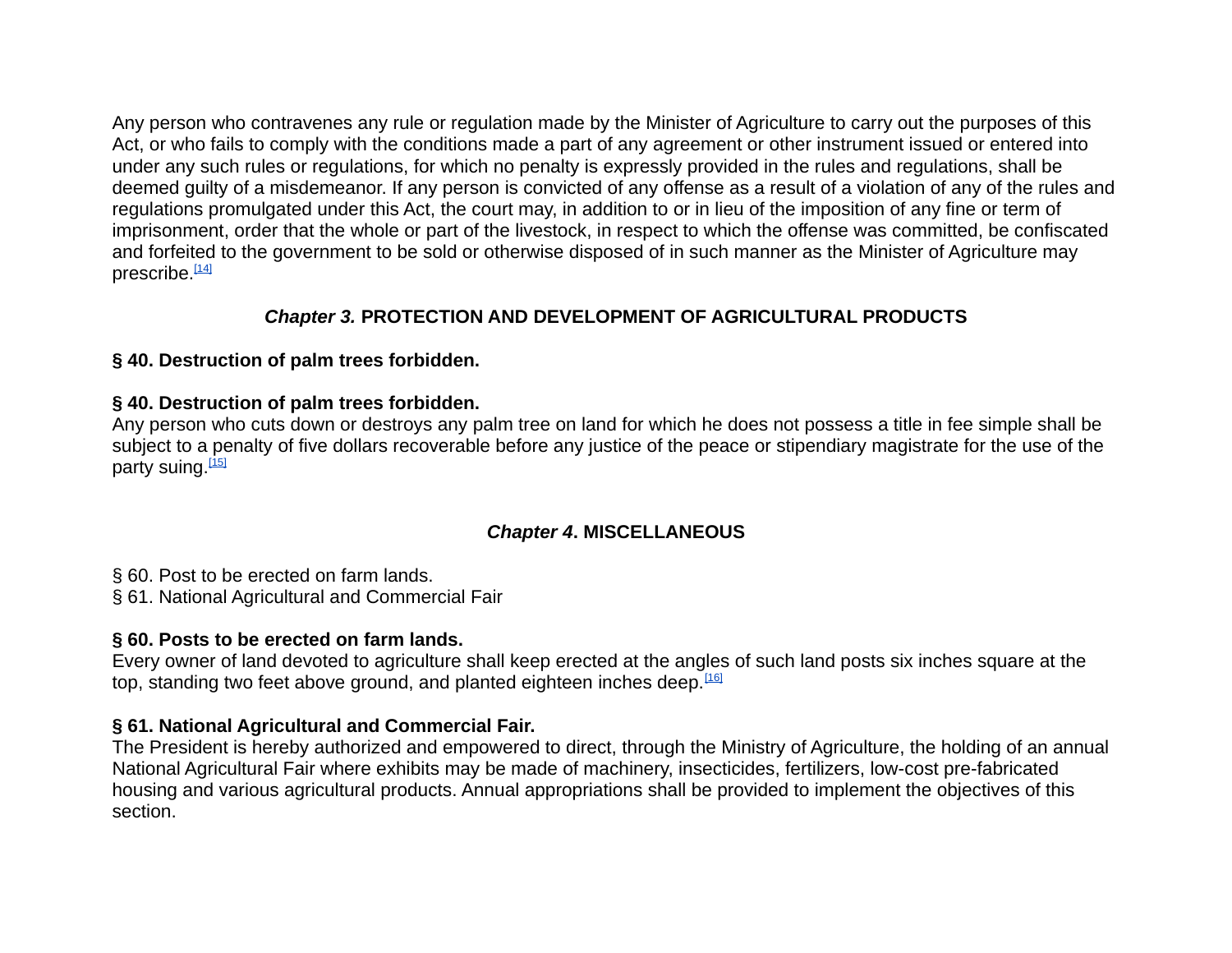The Minister of Agriculture shall issue rules and regulations which shall be effective under the conditions of section 36 of the Executive Law to govern the management and operation of the said National Agricultural Fair.<sup>[\[17\]](http://liberlii.org/lr/legis/codes/alt3lcolr448/#fn17)</sup>

## *Chapter* **XXV An Act Authorizing A National Agricultural Development Program**

WHEREAS, it is recognized that long range planning and programming in the use of limited financial resources and manpower is necessary for agricultural development; that planning of an agricultural development program must be integrated with specific plans for total economic development; that implementing organizations must be planned, created and staffed; that personnel must be trained to staff these organizations; that there exist foreign private companies, concessionaires, International Cooperating Organizations, and Government agencies in Liberia which are willing to provide assistance; that certain economic controls are necessary to permit development of private Liberian farming enterprises; and

WHEREAS, the Government desires to establish said program, now therefore; *It is enacted by the Senate and House of Representatives of the Republic of Liberia, in Legislature Assembled:*

**§ 1.** That from and immediately after the passage of this Act, the President of Liberia is hereby empowered to authorize the Minister of Agriculture to adopt and carry out appropriate measures for planning and implementing a National Agricultural Program aimed at improving, developing and stimulating agricultural production.

**§ 2.** Minister to execute program. In order to carry out the measures necessary for the execution of the program, the Minister of Agriculture, with the approval of the President, is authorized:

(a) To establish a National Committee composed of representatives of Government, foreign Agencies, and private industry for planning a National Agricultural Development Program;

(b) To act as Government's Registrar for farmers' cooperative;

(c) To establish, develop and supervise farmers' cooperative using available foreign technical assistance for providing credit, marketing, procurement, processing, development of land, management, and other services to private farmers under the Cooperative Society Law of 1938;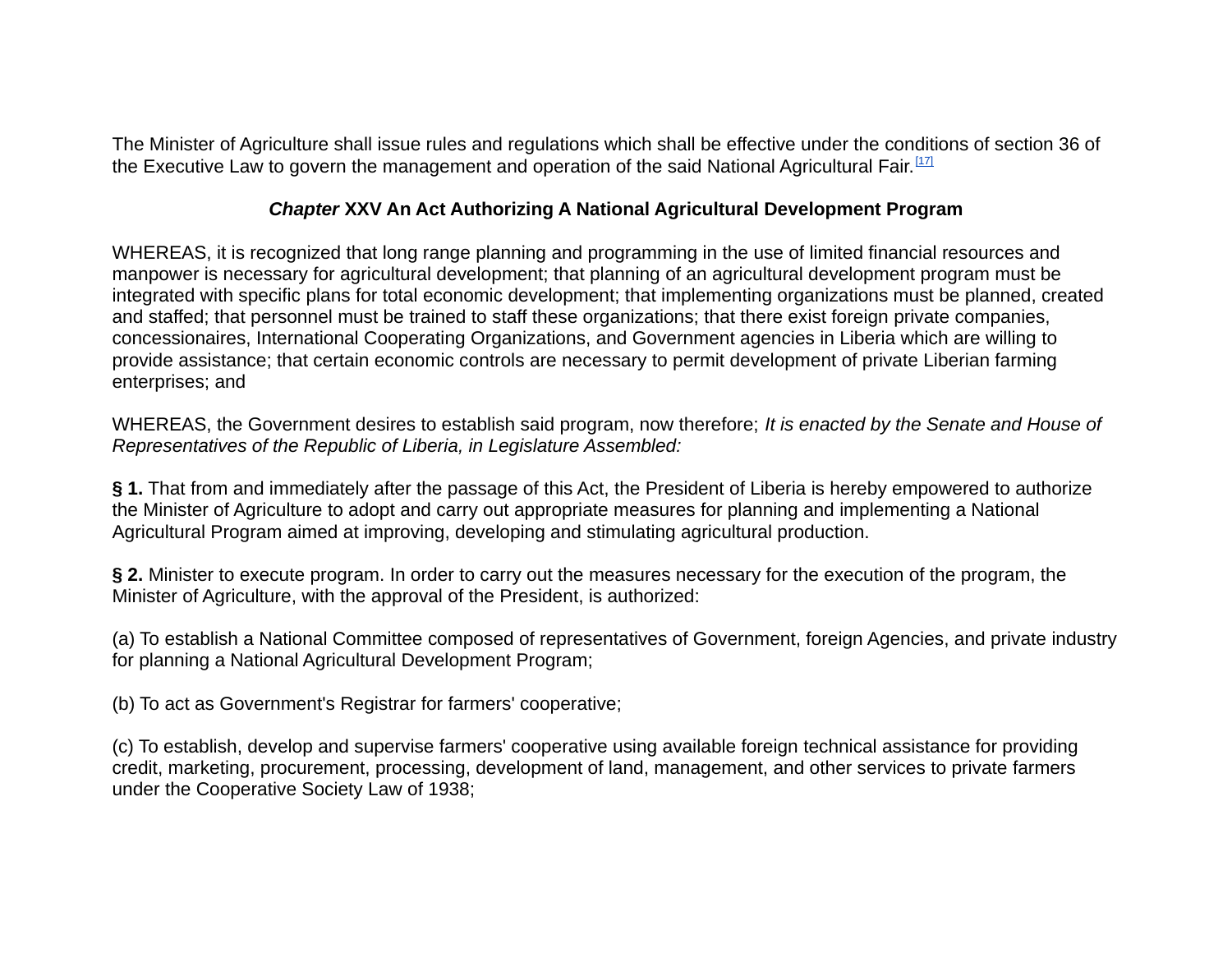(d) By virtue of his position as Chairman of the Produce Marketing Cooperative, to expand his organization and extend its activities together with the development of local cooperatives for providing technical assistance and services to farmers, and for marketing other agricultural commodities such as rice, fruits, and vegetables, etc., in order to provide an organized marketing outlet, and thus break the existing economic strangulation that keeps prices down and discourages production;

(e) To regulate imports of rice and other commodities where necessary as a means of combating the economic control imposed by merchants which empower them to drive the prices of local rice and other products to farmers down;

(f) To provide and supervise agriculture credit through the Agricultural Credit Corporation to local farmers' cooperatives for their use;

(g) In coordination with the College of Agriculture and other local institutions and private industries, and with available foreign assistance, to organize and conduct practical training programs for farmers in farm management, cooperative management, and in technical aspects of farming;

(h) To seek assistance of the countries to support these training programs;

(i) To solicit foreign technical and financial assistance for the program, in coordination with the Ministry of Planning and Economic Affairs<sup>[\[18\]](http://liberlii.org/lr/legis/codes/alt3lcolr448/#fn18)</sup> including surveys and studies for determining requirements for roads and harbors, etc., for forestry and agricultural development;

(j) To organize and conduct with available assistance of foreign agencies and private industries, water and land resources surveys, for determining suitable areas and sites for specific crops, such as rice, and the requirements for development;

(k) to complete and continue present forestry programs of boundary surveys, inventories, and management of these resources;

(l) By virtue of this Act, to draft and propose for promulgation by Executive Order, necessary regulations to assure protection of the rights assumed in a free enterprise system of small farmers against unfair trade and business practices;

(m) To encourage and assist foreign enterprises in vesting in agriculture and forestry industries in Liberia.

**§ 3.** This Act shall take effect immediately upon publication in handbills.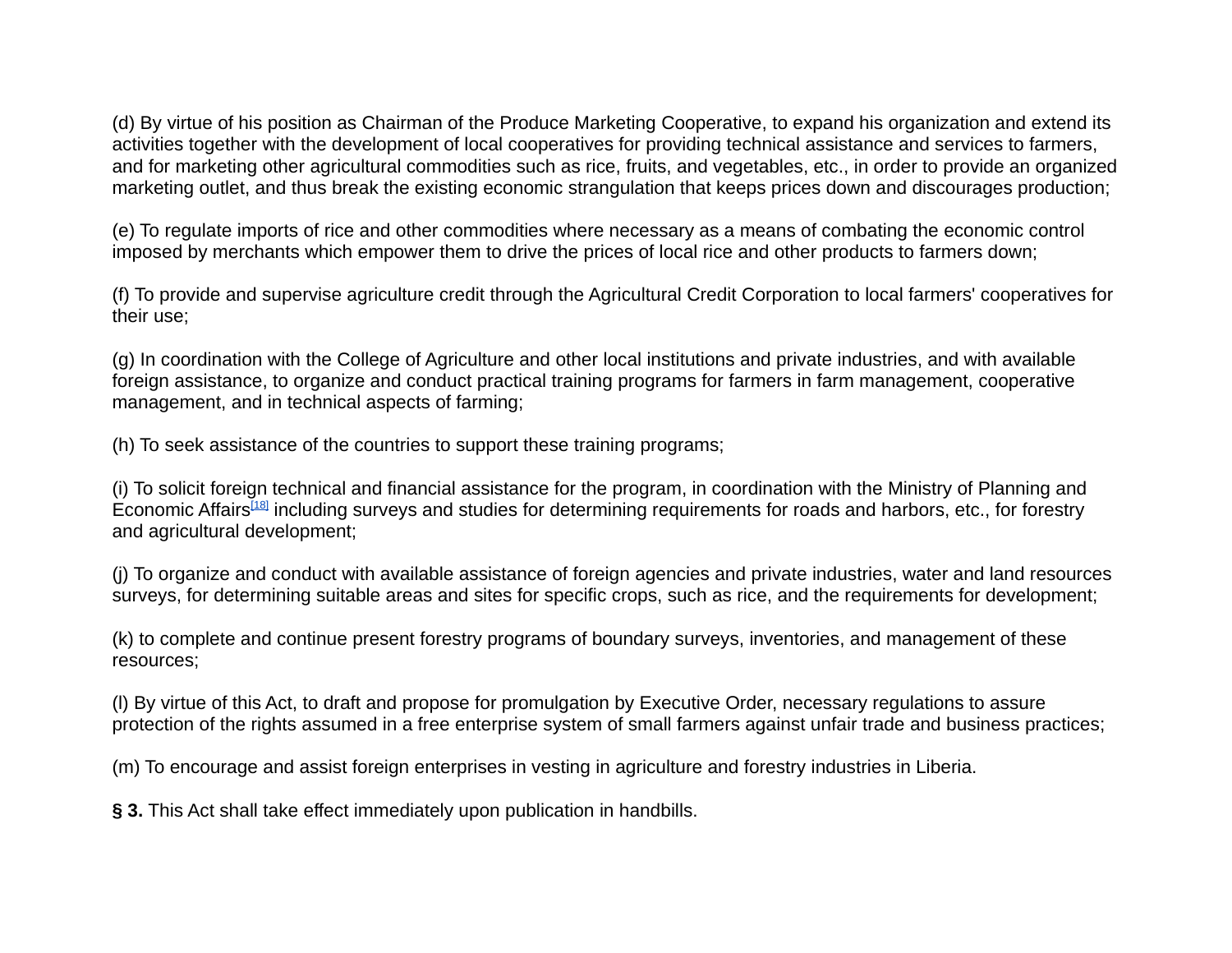ANY LAW TO THE CONTRARY NOTWITHSTANDING Approved: March 23, 1966

#### *Chapter 5.* **REPEALERS**

§ 100. Statutes repealed.

## **§ 100.Statutes repealed.**

The following statutes are hereby repealed:

Corn. L. (Sept., 1824), 2 Hub. 1344, 1349 (1st)

Acts 1839, Act regulating agriculture and internal improvement, sec. 2, 2 Hub. 1378

Acts 1841, Act to prevent the destroying of palm trees, 2 Hub. 1433

Acts 1843, Act for the relief of farmers, 2 Hub. 1448

1841 Digest, pt. I, Act pertaining to lands and reservations, apportionments and improvements of the same, sec. 7, 2 Hub. 1463

1841 Digest, pt. I, Act for the relief of farmers, 2 Hub. 1507

1841 Digest, pt. 1, Act to prevent the destroying of palm trees, 2 Hub. 1509

OBB 133, Public Domain, art. IV, sec. 4 except last sentence, sec. 6

OBB 167, Act for the relief of farmers

OBB 170, Act encouraging agriculture

L. 1868-69, 33, sec. 13